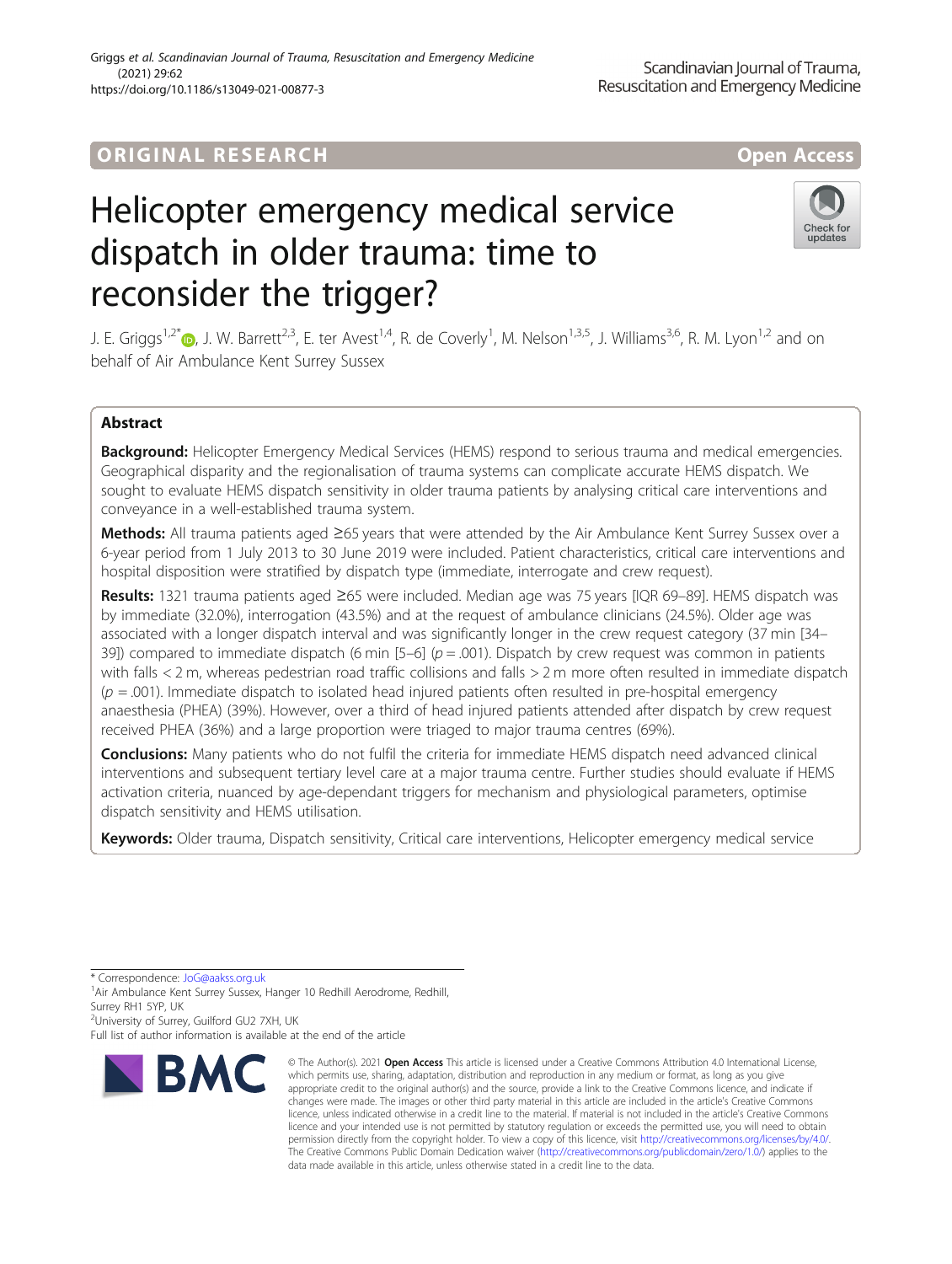#### Introduction

Advances in healthcare have enabled greater independence and activity in older people  $[1, 2]$  $[1, 2]$  $[1, 2]$  $[1, 2]$ . This has led to a greater prevalence of older trauma, with 50% of severely injured patients over the age of 65-years recorded on the Trauma Audit and Research Network (TARN) [\[2](#page-7-0), [3\]](#page-7-0). Inevitably, growing demand is being placed on acute healthcare services. The outcome of older trauma patients is difficult to predict; however, published studies indicate an increased risk of morbidity and mortality, with a mortality rate of 50% in adults aged over 75 years [[4](#page-7-0)].

Helicopter Emergency Medical Services (HEMS) provide enhanced pre-hospital medical care to major trauma victims. HEMS can deliver specialist interventions such as pre-hospital hospital emergency anaesthesia (PHEA). Accurate tasking of HEMS is important to deliver this valuable resource. Accurate HEMS dispatch is critical to the appropriate activation of an enhanced care team to those patients whom may benefit most from advanced critical care interventions [\[5](#page-7-0)–[7\]](#page-7-0). Various dispatch algorithms enhance sensitivity by coupling mechanism with anatomical and physiological criteria [[7\]](#page-7-0). These have been shown to decrease HEMS activations to 55% of trauma patients, whilst at the same time accurately directing the enhanced care team to higher acuity patients [\[8\]](#page-7-0).

Emergency medical dispatchers track an established pathway during a 112/999 call to discern traumatic injuries, of which the dispatch triggers are largely validated in the adult trauma population [\[9](#page-7-0)] and not specifically adapted to the older trauma subgroup. Clinical observations of traumatically injured older adults may present within parameters equivalent to younger 'well' adults [\[3](#page-7-0)]. Therefore, injury severity is potentially masked to both the caller and clinician, and subsequently HEMS dispatch is delayed [[10](#page-7-0)].

In the present study, we sought to explore HEMS dispatch accuracy in older trauma patients by analysing HEMS specific interventions and disposition of this subgroup of trauma patients, stratified by dispatch type.

#### Methods

#### Study design and setting

We performed a retrospective cohort study of HEMS dispatch to older trauma in the south-east of England between 1 July 2013 to 30 June 2019.

Air Ambulance Kent Surrey Sussex (AAKSS) serves a population of approximately 4.3 million, with a transient population of up-to 11 million. AAKSS attends approximately 1600 patients each year. Two doctor-paramedic teams deploy by helicopter or response car, one of which operates a 24-h day and the other an 18-h day. The HEMS team brings advanced clinical procedures to complement the scope of practice provided by a land based Critical Care Paramedic (CCP), to include: prehospital emergency anaesthesia (PHEA), advanced analgesia and sedation, blood product transfusion and surgical intervention (thoracostomy and thoracotomy). The service works alongside the regional ambulance service of South East Coast Ambulance Service (SECAmb).

A CCP and HEMS dispatcher evaluate and task the critical care resources across the region from the Emergency Operations Centre (EOC). The tasking algorithm was devised internally and is previously published [\[11](#page-7-0)]. Activations are categorised as: immediate, interrogated or crew request. Immediate dispatch is triggered by predetermined criteria. Interrogated dispatch is triggered where subsequent clinical information is reviewed, and HEMS dispatch agreed. Both immediate and interrogate dispatches are based on mechanism of injury (MOI), clinical condition of the patient and geographical location. A crew request can be activated by crews on scene (figure [3](#page-7-0), suppl. file).

#### Study population

All older trauma patients ( $\geq 65$  years) attended by HEMS with suspected traumatic injuries during the study period were included. Exclusion criteria comprised: patients < 65 years and patients presenting with suspected medical aetiology. Inter-facility transfers were excluded due to the unknown interventions delivered prior to HEMS arrival, and mutual aid requests excluded due to a variable, and unaccounted passage of time prior to AAKSS receiving the tasking.

#### Data collection

An electronic record system (HEMSbase Medic One Systems, Ltd. UK) is used at AAKSS. The following data were retrieved from the electronic patient record: patient identification number, timings (112/999-time, dispatch interval). Patient characteristics (age, gender), mechanism of injury (assault [blunt/penetrating], fall  $\left($  < 2 m [m], > 2 m), intentional self-harm, road traffic collisions and other (for example, crush injury)), anatomical site of injury (head, neck, thorax, abdomen, upper leg, upper arm), GCS, advanced pre-hospital interventions provided by the HEMS team, drugs administered, patient disposition (pronounced life extinct on scene, or transport to local hospital, Trauma Unit or MTC), and conveyance (carry, ground escort, or ground assist) by transport modality were retrieved.

Advanced pre-hospital interventions comprise those not performed by ground ambulance teams where a CCP is not present: pre-hospital emergency anaesthetic (PHEA), open finger thoracostomy, resuscitative thoracotomy, ultrasound sonography (USS), administration of prothrombin complex concentrate (PCC, beriplex®), insertion of intercostal chest drain (ICD), administration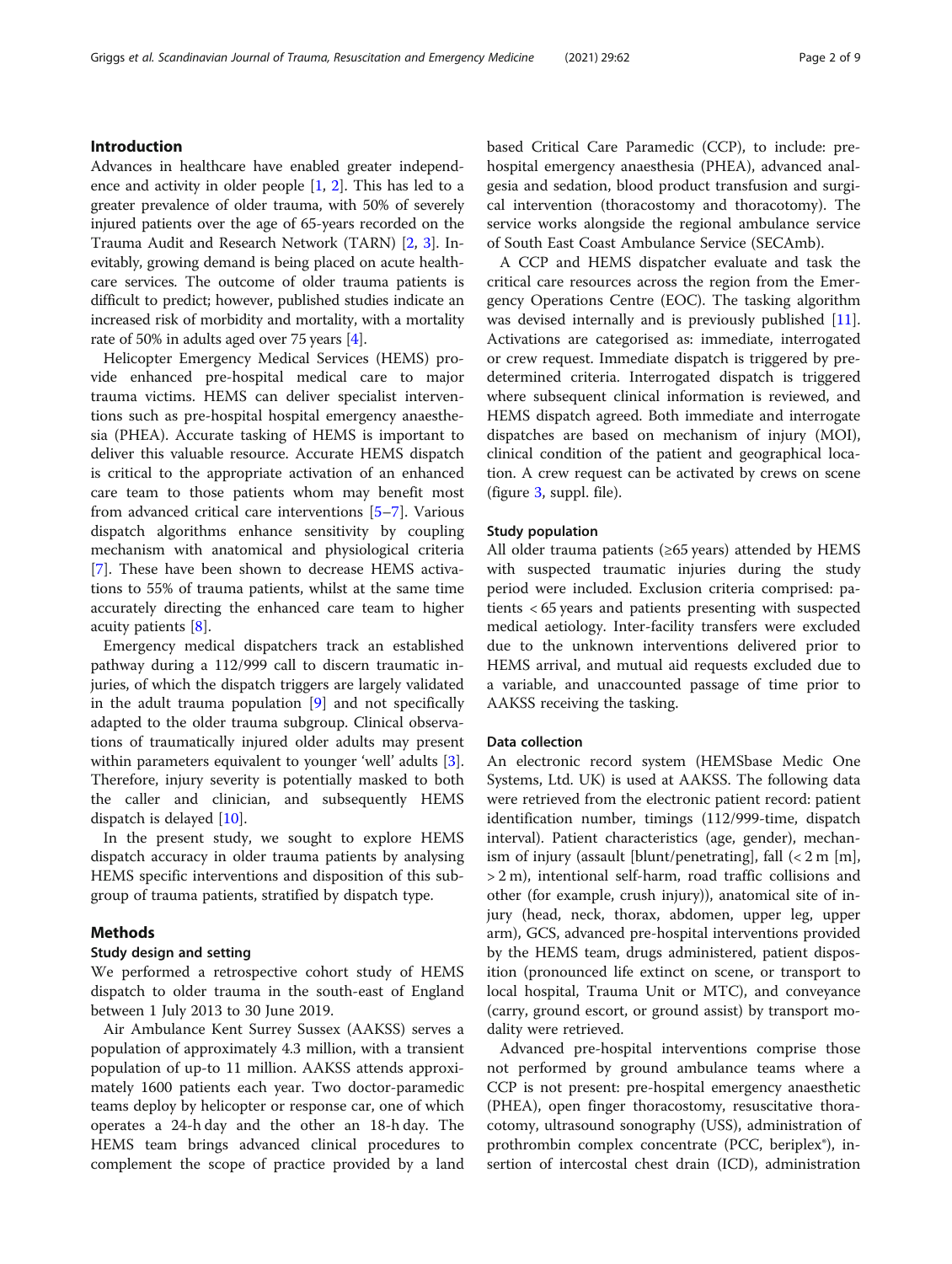of intravenous (IV) antibiotics and/or antiviral drugs, administration of hypertonic saline 5%, advanced analgesia (fentanyl and ketamine), and pre-hospital transfusion therapy. Transfusion therapy consisted of packed red blood cells (PRBC) and freezedried plasma (FDP). PRBCs were available throughout the study period and FDP (Lyoplas) available from 3 April 2015.

Data extraction and eligibility of patients was performed by one of the authors (JG) and any inaccuracies and discrepancies were resolved by a second author (JB). These included miscategorisation of calls with regard to mechanism, and coding of variables.

#### Ethical considerations

This project met National Institute for Healthcare Research (NIHR, UK) criteria for service evaluation and formal ethical approval was therefore not required. The project was approved by the Research & Development Committee at AAKSS.

#### Statistical analysis

Descriptive statistics are given as mean [95% CI] or median [IQR]. Patients were stratified into three groups according to age: 65–74, 75–84, 85 and over. Comparisons across groups were made using Chi-square or Kruskal-Wallis tests where appropriate. Where statistical significance was found (set at a  $p$ -value < 0.05) Dunn's post-hoc testing with Bonferroni correction was performed. The study applied Strengthening the Reporting of Observational Studies in Epidemiology (STROBE) Guidelines [[12\]](#page-7-0), with missing values reported. All statistical analyses were conducted using SPSS 26.0 (IBM).

#### Results

A total of 6989 patients were attended by AAKSS during the study period (Fig. 1). Of these, 1422 were traumatically injured and aged ≥65. Seventy were excluded because "no injury" was recorded and the injury was of presumed medical aetiology. Seventeen cases were removed due to missing injury data, 13 as they were "mutual aid" requests and 1 as it was an inter-facility transfer. The resulting study population included 1321 patients ≥65 years, with 423 (32.0%) immediate dispatches; 575 (43.5%) interrogated dispatches; and 323 (24.5%) crew requests. During the study period (for all

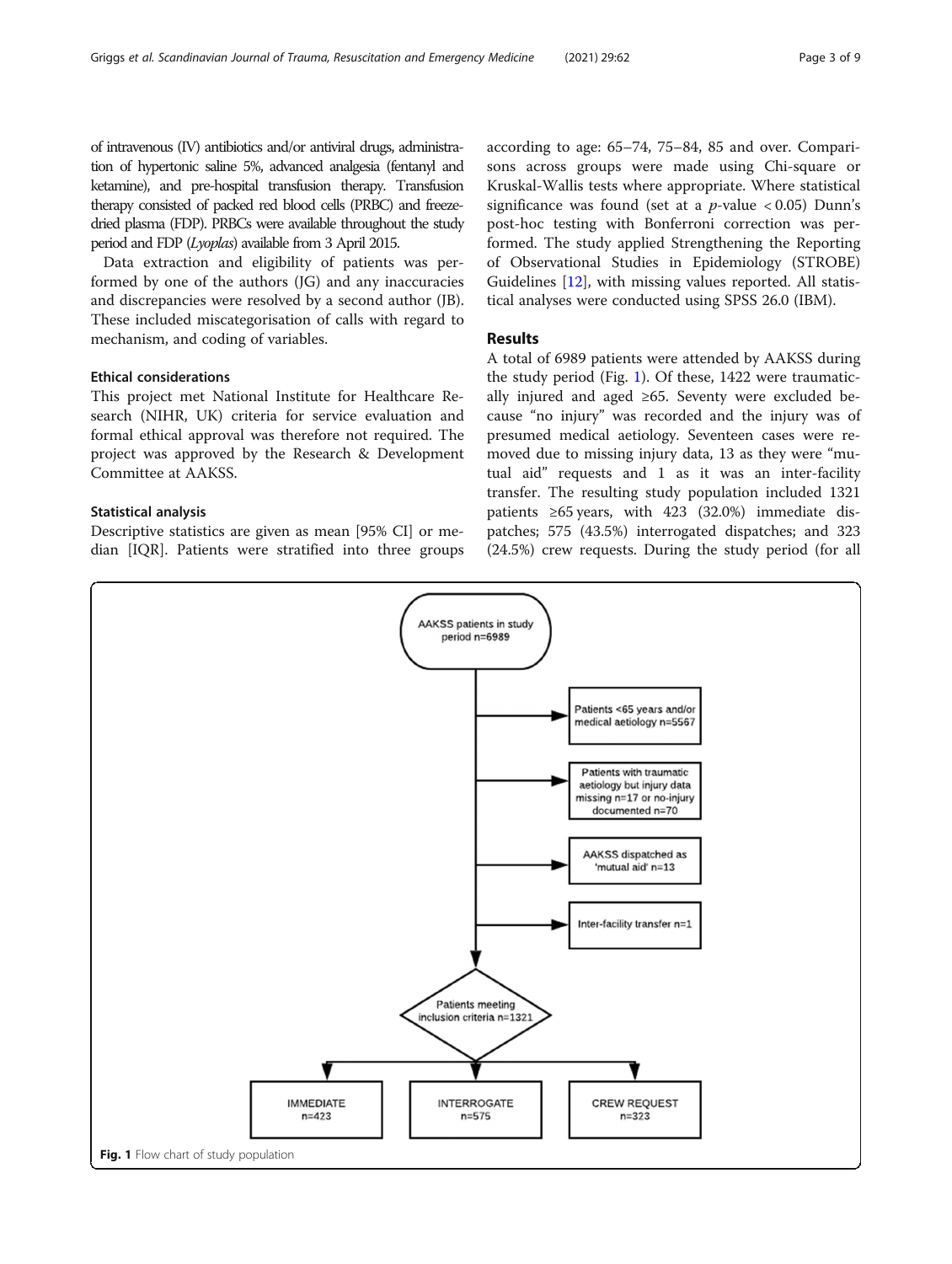patients), the distribution by dispatch type was; immediate dispatch formed the greatest proportion (40%), followed by interrogate (24%) and crew requests (30%).

#### Study population characteristics

Males represented 62% ( $n = 832$ ) of the study population with a median age of 75 years (IQR 69–81). When stratified by age-group, 65–74 year olds represented 49% ( $n =$ 675) of the patients attended, 75–84 year olds represented 35% of patients ( $n = 468$ ), and 14.8% ( $n = 196$ ) were over 85 years As expected, the dispatch interval from 112/999 call to arrival of the HEMS team on scene was longer for crew requests (37 min [34–39]) compared to immediate (6 min [5–6]) or interrogated dispatch (15 min [[1](#page-4-0)3–16],  $p < .001$ ) (Table 1). This was representative of dispatch for the whole cohort of patients attended by AAKSS during the study period for immediate dispatch (7 min [6–9]), interrogated dispatch (9 min [6–12]) and crew request (36 min [30–41]).

Figure [2](#page-5-0) shows that the median age for all three dispatch types was 75 (IQR 69–81). Median patient age increased as dispatch priority decreased (Table [1](#page-4-0)).

#### Mechanism, anatomical injury site and transport modality in relation to dispatch type

When HEMS were dispatched, falls from height  $(2 \text{ m})$ and RTCs were the most frequent mechanism encountered. Overall, frequency distribution of mechanisms for the three dispatch groups were significantly different  $(p = .001)$ . Direct dispatches were significantly more prevalent in falls  $> 2$  m ( $p = .006$ ) and when pedestrians were involved in road traffic collisions (RTCs)  $(p < .001)$ , whereas drivers involved in an RTC were more likely to trigger an interrogated dispatch ( $p = .001$ ). Falls < 2 m were likely to trigger a dispatch on crew request  $(p =$ .001) (Table [1\)](#page-4-0).

Overall, head injuries were the most frequently reported injury ( $n = 897, 67\%$ ) followed by injuries to the thorax ( $n = 544$ , 41%, Table [1\)](#page-4-0). Overall there was no significant difference in the frequency distribution of anatomical injury sites ( $p = .162$ ), however, between dispatch groups, a significant difference in head injuries was observed ( $p = .001$ ). Post hoc analysis indicated that immediate and crew requests were significantly more prevalent than interrogate ( $p = .012$  and  $p = .004$ , respectively). There was no significant difference in the frequency distribution of poly and isolated trauma ( $p =$ .358). The majority of patients were transported to hospital ( $n = 1204$ , 91%) of which 60% conveyed directly to an MTC ( $n = 793$ ). The proportion of patients transported to an MTC (69%) was higher after a crew request dispatch than after an immediate or interrogate dispatch  $(p=.001).$ 

#### Advanced interventions

Table [2](#page-5-0) displays the advanced interventions performed during the study period. PHEA was performed in a greater proportion ( $n = 86$ , 26%) of patients attended by crew request compared to immediate dispatch ( $p = .001$ ) and interrogate dispatch ( $p = .001$ ). PRBCs and FDP were more often administered in the immediate dispatch group (13 and 12%, respectively) compared to the interrogate group 5% ( $p = .004$ ) and 4% ( $p = .004$ ), and the crew request group  $3\%$  ( $p = .002$ ) and  $4.3\%$  ( $p = .032$ ). Advanced analgesia in the form of ketamine was administered similarly across all groups  $(p = .777)$ , as was hypertonic saline  $(p=.111)$ .

#### Isolated head injury

Over a third of all older trauma patients that HEMS attended had a documented isolated head injury  $(n =$ 410) and a third of these received PHEA  $(n = 114, 27\%)$ , despite that median presenting GCS of these patients was 14. Patients most often received PHEA following a crew request (35%) especially when the presenting GCS was  $\langle 8 \rangle$  ( $p = .005$ ). Anticoagulant reversal was administered in a similar proportion of patients across each dispatch type  $(p=.152)$  (Table [3\)](#page-6-0).

#### **Discussion**

In this retrospective cohort analysis on HEMS dispatch to older trauma, we demonstrate that many older trauma patients who do not fulfil the initial criteria for immediate dispatch, need advanced interventions and subsequent tertiary level care at a major trauma centre.

Older trauma represents 20% of all major trauma in the UK [\[4\]](#page-7-0) and projections suggest that by 2040 one in four people will be aged 65 or over [\[3\]](#page-7-0). With the greatest proportion attended aged between the ages of 65–74 years, older trauma represents a significant proportion (20%) of all trauma attended by HEMS, consistent with the current literature  $[1, 2, 13]$  $[1, 2, 13]$  $[1, 2, 13]$  $[1, 2, 13]$  $[1, 2, 13]$  $[1, 2, 13]$  $[1, 2, 13]$ . The increasing national trend may be attributed to improved detection and documentation [\[14](#page-7-0)], however, the explanation for increasing older trauma seen by HEMS is more likely due to the proportional increase of older people and greater independence, and comprehensive clinical assessment by on-scene clinicians.

HEMS are often associated with major trauma as a result of significant mechanism; however, we report that in an older patient, HEMS are frequently requested after an innocuous mechanism. Falls from < 2 m comprised a significant proportion of the patients attended in our study, which is consistent with both wider literature [\[3](#page-7-0), [15](#page-7-0)–[17](#page-7-0)] and TARN data where falls from standing height contribute significantly to the mechanism of injury [\[2](#page-7-0)]. Low impact trauma and specifically low energy falls result in 30% of serious injury in patients > 65 years,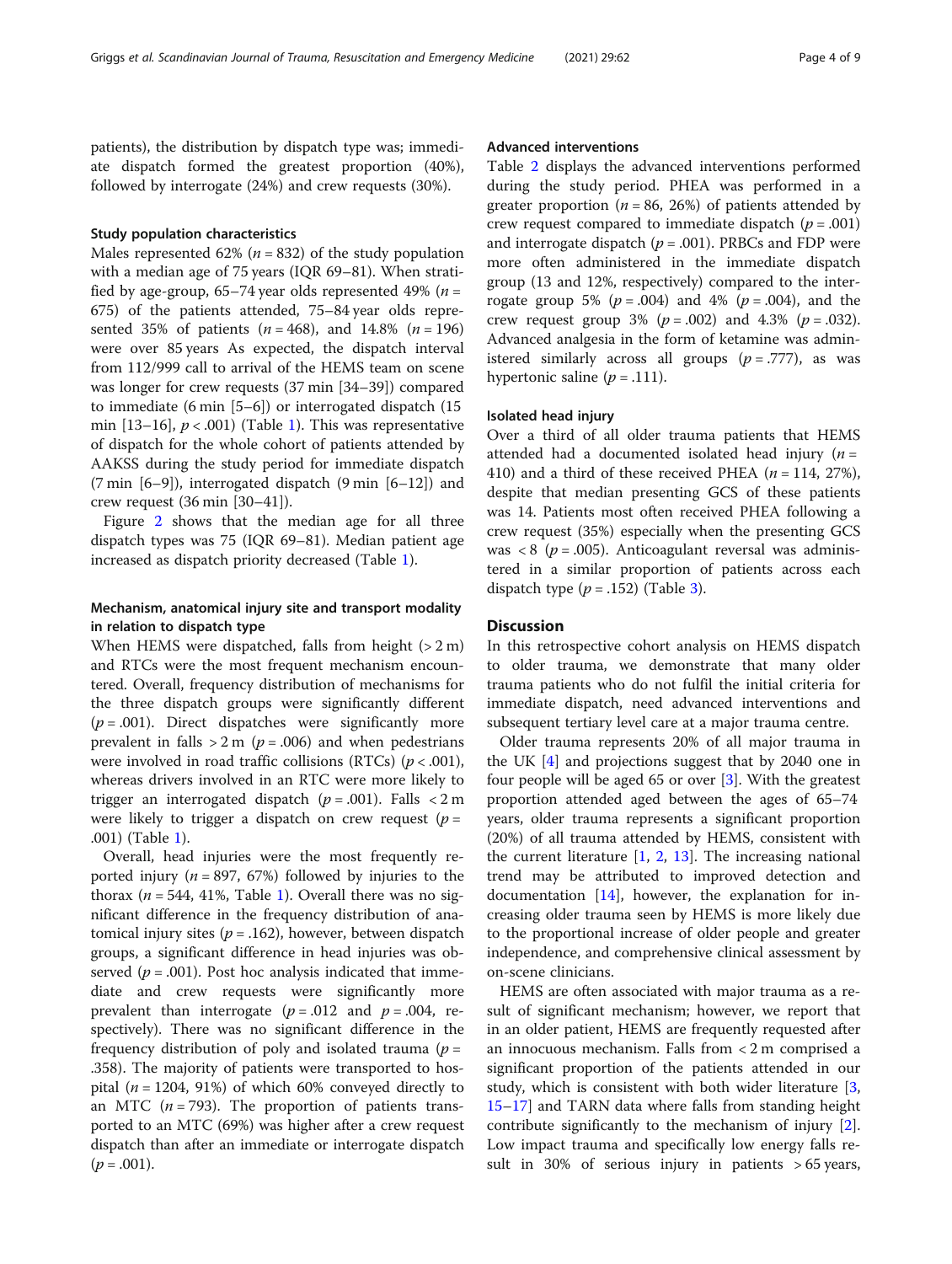|                                        | <b>Total</b>   | Immediate       | Interrogate      | Crew request     | P value           |
|----------------------------------------|----------------|-----------------|------------------|------------------|-------------------|
| Demographics                           | n [%]          | n [%]           | n [%]            | n [%]            |                   |
| Patients                               | 1321 [100]     | 423 [32.0]      | 575 [43.5]       | 323 [24.5]       | .001 <sup>1</sup> |
| Age, years (n, IQR)                    | 75 [69-81]     | 73 [68-80]      | 75 [69-81]       | 76 [70-82]       | .608 <sup>2</sup> |
| $65 - 74$                              | 657 [49.7]     | 226 [53.4]      | 280 [48.7]       | 151 [46.8]       | .157 <sup>1</sup> |
| $75 - 84$                              | 468 [35.4]     | 136 [32.1]      | 218 [37.9]       | 114 [35.3]       | .170 <sup>1</sup> |
| > 85                                   | 196 [14.8]     | 61 [14.4]       | 77 [13.4]        | 58 [17.7]        | .174 <sup>1</sup> |
| Males                                  | 832 [62.9]     | 289 [68.3]      | 354 [61.6]       | 189 [58.5]       | .15 <sup>1</sup>  |
| 999-dispatch time (mins, mean - 95%CI) | 18 [16.5-18.9] | $6.3$ [5.7-6.9] | 15.1 [13.4-16.8] | 37.1 [34.4-39.9] | .001 <sup>3</sup> |
| Mechanism                              | 1321 [100]     | 423 [32.0]      | 575 [43.5]       | 323 [24.5]       | .001              |
| Assault [blunt]                        | 1 [100]        | 0[0]            | 0[0]             | 1[1.0]           | .213              |
| Assault [penetrating]                  | 13 [100]       | 6 [46.1]        | 3 [23.0]         | 4 [30.7]         | .213              |
| Fall < 2 m                             | 120 [100]      | 15 [12.5]       | 43 [35.8]        | 62 [51.6]        | .001              |
| Fall > 2 m                             | 388 [100]      | 132 [34.0]      | 144 [37.1]       | 112 [28.8]       | .006              |
| ISH other                              | 10 [100]       | 4[40.0]         | 4 [40.0]         | 2 [20.0]         | .856              |
| ISH sharp                              | 24 [100]       | 10 [41.6]       | 14 [58.3]        | 0[0]             | .005              |
| Other                                  | 103 [100]      | 23 [22.3]       | 47 [45.6]        | 33 [32.0]        | .49               |
| RTC cyclist                            | 66 [100]       | 24 [36.3]       | 28 [42.4]        | 14 [21.2]        | .712              |
| RTC driver                             | 246 [100]      | 73 [29.6]       | 130 [52.8]       | 43 [17.4]        | .002              |
| RTC passenger                          | 103 [100]      | 35 [33.9]       | 51 [49.5]        | 17 [16.5]        | .14               |
| RTC pedestrian                         | 212 [100]      | 87 [41.0]       | 98 [46.2]        | 27 [12.7]        | .001              |
| RTC motorcyclist                       | 35 [100]       | 14 [40.0]       | 13 [37.1]        | 8 [22.8]         | .58               |
| Presentation                           |                |                 |                  |                  |                   |
| <b>TCA</b>                             | 99 [7.4]       | 71 [16.8]       | 14 [2.4]         | 14 [4.3]         | .001              |
| Isolated trauma                        | 622 [47.0]     | 192 [45.4]      | 266 [46.2]       | 164 [50.8]       | .304              |
| Polytrauma                             | 633 [47.9]     | 217 [51.3]      | 266 [46.2]       | 150 [46.4]       | .242              |
| Anatomical injury site                 | 4743 [100]     | 1510 [31.84]    | 43.28 [43.28]    | 1180 [24.88]     | .001              |
| Head                                   | 897 [67.9]     | 307 [34.2]      | 350 [39.0]       | 240 [26.7]       | .001              |
| Neck                                   | 162 [12.3]     | 47 [29.0]       | 74 [45.6]        | 41 [25.3]        | .683              |
| Thorax                                 | 544 [41.1]     | 193 [35.4]      | 229 [42.0]       | 122 [22.4]       | .066              |
| Abdomen                                | 301 [22.8]     | 109 [36.2]      | 128 [42.5]       | 64 [21.2]        | .145              |
| Upper arm                              | 172 [13.0]     | 54 [31.3]       | 77 [44.7]        | 41 [23.8]        | .95               |
| Upper leg                              | 143 [10.8]     | 36 [25.1]       | 70 [48.9]        | 37 [25.8]        | .168              |
| <b>Transported patients</b>            | 1204 [19.1]    | 341 [80.6]      | 550 [95.7]       | 313 [96.9]       | .001              |
| Carry                                  | 407 [30.8]     | 125 [29.5]      | 163 [28.4]       | 119 [36.8]       | .022              |
| Escort                                 | 369 [27.9]     | 109 [25.7]      | 147 [25.6]       | 113 [34.9]       | .005              |
| Assist                                 | 438 [33.1]     | 112 [26.44]     | 243 [42.3]       | 83 [25.7]        | .001              |
| PLE                                    | 106 [8.0]      | 77 [18.2]       | 22 [3.9]         | 7[2.2]           | .001              |
| Unknown                                | 1[0.1]         | 0[0]            | 0[0]             | 1[0.3]           | .245              |
| <b>Destination</b>                     |                |                 |                  |                  |                   |
| <b>MTC</b>                             | 793 [60.0]     | 244 [57.7]      | 324 [56.4]       | 225 [69.7]       | .001              |
| TU                                     | 374 [28.3]     | 91 [21.5]       | 202 [35.1]       | 81 [25.1]        | .001              |
| LEH                                    | 37 [2.8]       | 6 [1.4]         | 24 [4.1]         | 7[2.2]           | .024              |
| Unknown                                | 11 [0.8]       | 5[1.2]          | 3[0.5]           | 3[1.0]           | .549              |

#### <span id="page-4-0"></span>Table 1 Study population demographics, mechanism, presentation, anatomical injury site and patient disposition

Values are given as frequency (n) and percentage (%). ISH Intentional self-harm, RTC Road traffic collision, TCA Traumatic cardiac arrest, PLE Pronounced life extinct, MTC Major trauma centre, TU Trauma unit, LEH Local emergency hospital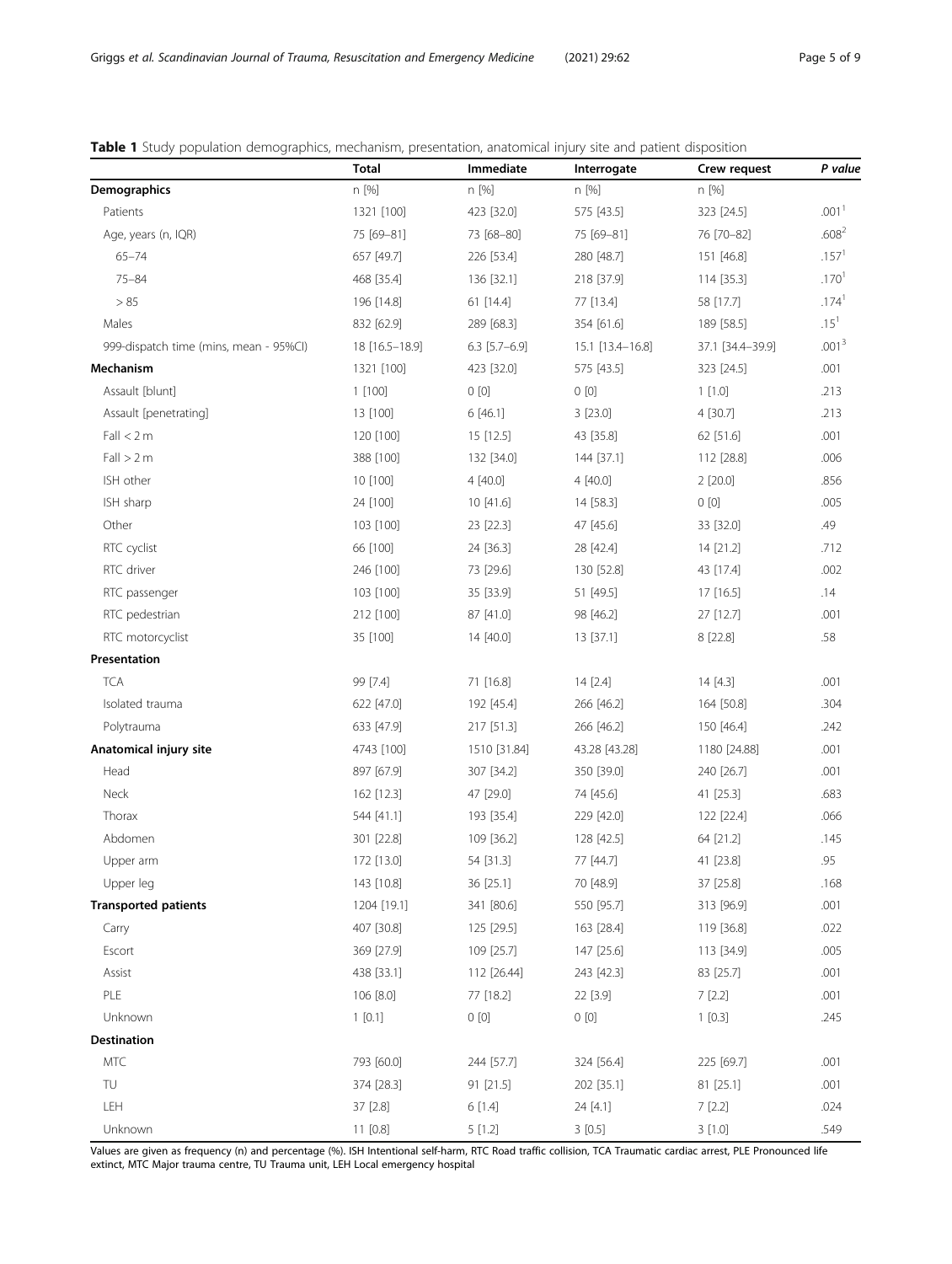<span id="page-5-0"></span>

compared to  $4\%$  in  $\lt 65$  years; and are 10 times more likely to cause death [[15](#page-7-0), [18\]](#page-7-0). Only 33–50% of older trauma patients protect themselves with outstretched arms, compared to 90% of younger adults [\[4](#page-7-0)]. This exposes patients to head, neck and thoracic injuries with a high injury severity that is disproportionate to mechanism [\[14\]](#page-7-0), with associated worse functional outcomes regardless of injury severity [[19,](#page-7-0) [20](#page-7-0)]. With a heavier weighting on mechanism in our dispatch criteria we could argue it is not suitably adapted to the older trauma patient, hence there are a greater proportion of crew requests than in patients < 65 years.

In our study, the likelihood that HEMS was dispatched on request of a ground crew instead of immediately or after interrogation occurred with a higher frequency with increasing age. As previously noted, serious injury can be masked and clinicians at scene have limited diagnostic tools to aid them in injury identification [\[18\]](#page-7-0). The implication of undetected occult injuries, insensitivity of triage tools and clinical decision-making in pre-hospital care is under-triage  $[18, 21-23]$  $[18, 21-23]$  $[18, 21-23]$  $[18, 21-23]$  $[18, 21-23]$ . Under-triage is reported to be as high as 58% in patients aged 90 and over [\[24](#page-7-0)]. Thus, further exploratory analysis is required on the characterisation of older trauma patients whom are under or over-triaged within trauma networks to feedback into the decision-making of initial clinicians.

Advanced pre-hospital critical care interventions were performed in a high proportion of older trauma activations. We report that even when HEMS was delayed to dispatch, and a passage of time exists whilst the ground

|                        | <b>Total</b><br>n [%] | Immediate  | Interrogate | <b>Crew Request</b><br>n [%] | P<br>value |
|------------------------|-----------------------|------------|-------------|------------------------------|------------|
|                        |                       | n [%]      | n [%]       |                              |            |
| Patients               | 1321 [100]            | 423 [32.0] | 575 [43.5]  | 323 [24.5]                   |            |
| PHEA                   | 260 [19.7]            | 93 [22.0]  | 81 [14.1]   | 86 [26.6]                    | .001       |
| PRBC                   | 97 [7.3]              | 55 [13]    | 30 [5.2]    | 12 [3.7]                     | .001       |
| <b>FDP</b>             | 92 [7.0]              | 54 [12.8]  | 24 [4.1]    | 14[4.3]                      | .001       |
| Thoracotomy            | 4[0.3]                | 2[0.5]     | 2[0.4]      | 0[0]                         | $.334*$    |
| Thoracostomy           | 178 [13.44]           | 119 [28.1] | 39 [6.7]    | 20[6.1]                      | .001       |
| Antibiotic therapy     | 86 [6.5]              | 20 [44.7]  | 46 [8]      | 20 [6.1]                     | .153       |
| <b>USS</b>             | 490 [37.0]            | 183 [43.3] | 200 [34.8]  | 107 [33.1]                   | .009       |
| Anticoagulant reversal | 28 [2.1]              | 10[2.3]    | 7[1.2]      | 11 [3.4]                     | .083       |
| Fentanyl               | 114 [8.6]             | 38 [8.9]   | 53 [9.2]    | 23 [7.1]                     | .535       |
| Ketamine               | 127 [9.6]             | 38 [8.9]   | 55 [9.6]    | 34 [10.5]                    | .777       |
| Morphine               | 238 [18.0]            | 55 [13]    | 109 [18.9]  | 74 [22.9]                    | .002       |
| Hypertonic saline 5%   | 76 [5.7]              | 23 [5.4]   | 27 [4.7]    | 26 [8.0]                     | .111       |
| Chest drain            | 7[0.5]                | 1 [0.2]    | 3[0.5]      | 3[0.9]                       | $.77*$     |

**Table 2** Advanced interventions performed in the patient cohort stratified by dispatch

PHEA Prehospital emergency anaesthesia, PRBC Packed red blood cells, FDP Freeze dried plasma, USS Ultrasound sonography. \*Fisher-exact test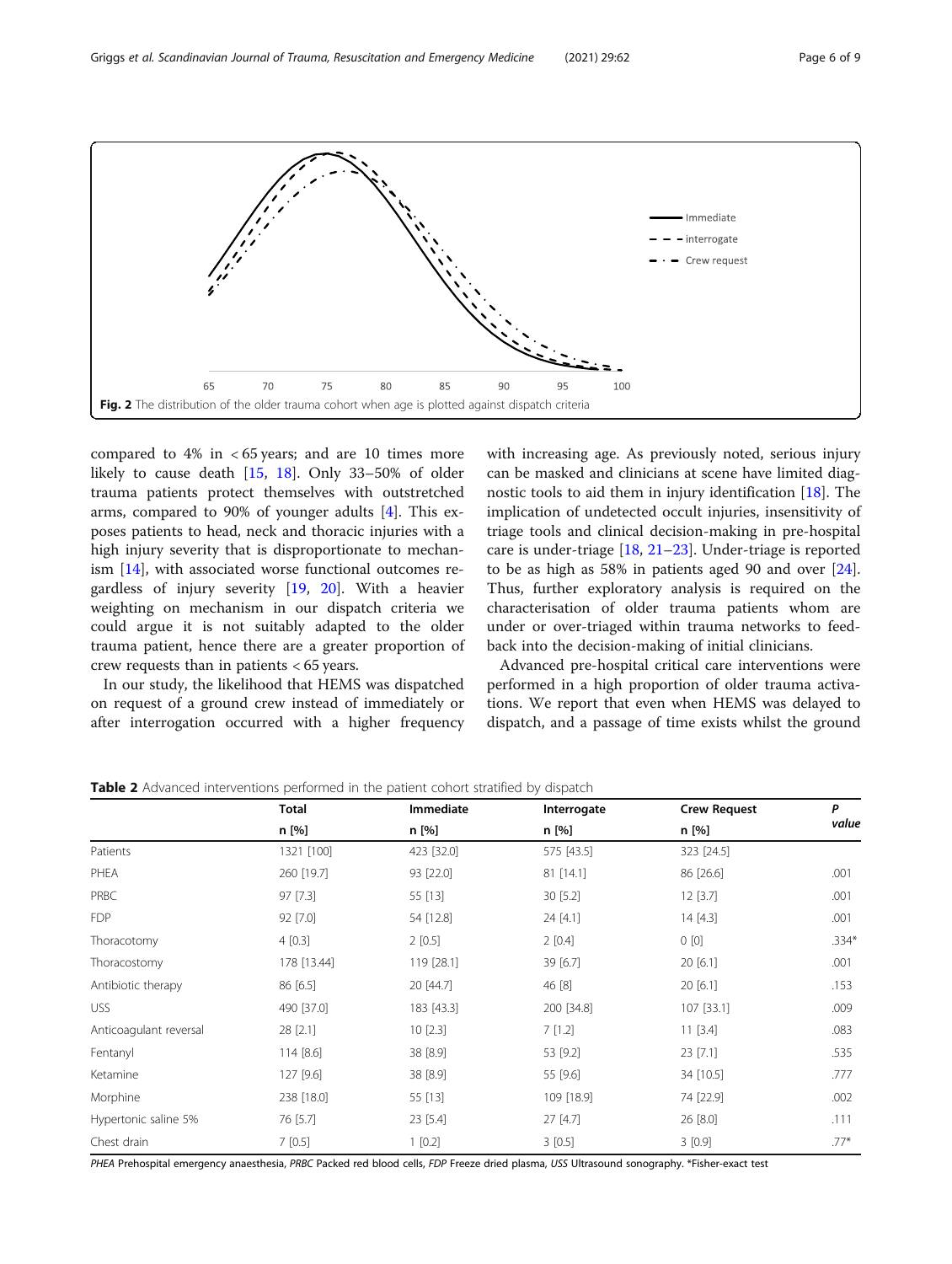|                        | Total $(n = 410)$ | Immediate | Interrogate | <b>Crew Request</b><br>n [%] | P<br>value |
|------------------------|-------------------|-----------|-------------|------------------------------|------------|
|                        | n [%]             | n [%]     | n [%]       |                              |            |
| Age (median, IQR)      | 75 [13]           | 74 [13.5] | 75 [13]     | 77 [13.5]                    | .019       |
| GCS (median, IQR)      | 14 [6.8]          | 13 [7]    | 14[5]       | 13 [7.5]                     | .45        |
| Missing GCS            | 26 [6.3]          | 14 [10.5] | 8[5.1]      | 4[3.3]                       | .045       |
| PHEA                   | 114 [27.9]        | 38 [28.6] | 33 [21.2]   | 43 [35.5]                    | .029       |
| Anticoagulant reversal | 11 [2.7]          | 3[2.3]    | 2[1.2]      | 6 [4.9]                      | .152       |
| Hypertonic saline 5%   | 35 [8.6]          | 12 [9.0]  | 11 [7.1]    | 12 [9.9]                     | .716       |
| $GCS \leq 8$           | 96 [23.4]         | 34 [25.6] | 29 [18.6]   | 33 [27.3]                    | .327       |
| $GCS \leq 8$ with PHEA | 68 [16.6]         | 19 [55.9] | 19 [65.6]   | 30 [91.0]                    | .005       |

<span id="page-6-0"></span>

|  |  |  | Table 3 Isolated head injury stratified by dispatch criteria |
|--|--|--|--------------------------------------------------------------|
|--|--|--|--------------------------------------------------------------|

Isolated head injury stratified by dispatch criteria. GCS Glasgow coma scale, PHEA Pre-hospital emergency anaesthesia

ambulance crew assess the patient, a high proportion still required advanced interventions. One such intervention is PHEA, which was increasingly performed when the dispatch category was crew request, irrespective of whether the patient had polytrauma or isolated head injury. It is well documented that older adults with a significant head injury present with a higher functioning GCS compared to younger adults with the same severity of injury, and that GCS is not a good representation of injury severity [\[25,](#page-8-0) [26](#page-8-0)]. This may contribute to under-triage of these patients during the primary dispatch process.

Advanced interventions provided by HEMS are an unparalleled resource and lowering dispatch triggers without robust data would compromise operational models. Dispatch sensitivity may be enhanced by adapting the algorithm to include mechanism adapted to the older trauma patient. For example, we could consider prioritising a 999/112 call advising us of an older person with potential for traumatic injury in combination with a more moderate mechanism. For example, a pedestrian RTC at a speed of >30mph as opposed to 40mph. Novel approaches which review call communication and conversation analysis between the caller or bystander and call taker may allow us to identify unknown criteria missing from reviews of dispatch accuracy. Similarly, live video-transmission from scene may help gauge physiological parameters and expedite dispatch [\[27](#page-8-0)].

A marked proportion of older trauma from the crew request dispatch were conveyed to an MTC with the HEMS team by aircraft or land. The regionalisation of trauma services within the study area necessitates targeted critical care resources, and the time-saving nature of expedited transport by helicopter to definitive care itself is advantageous. In combination both HEMS attendance and transport type has shown a significant benefit from 'low level falls' in patients with ISS 9 to 15 [\[7,](#page-7-0) [28](#page-8-0)]. The transportation platform, onscene management and preferred admission to an MTC alone were deemed contributory to survival benefit [[29](#page-8-0)]. A major trauma pre-alert more commonly results in direct transfer to CT in older patients, which conveys earlier detection of injuries [\[7\]](#page-7-0). On a HEMS pre-alert a full trauma team will be assembled, this may not be the case when conveyed by a land crew.

#### Limitations

Inherent limitations are common to our retrospective design. First, we had to rely on the data as provided by the HEMS teams. Although there were some missing data, overall data completeness was good due to the use of our electronic patient record with dedicated data entry fields for all patients. Further, no causal relations could be established due to the retrospective design. Finally, our findings cannot be generalized to non-HEMS dispatch, as we appreciate that HEMS only attends a fraction of elderly patients and confounding by indication has most certainly contributed to the relatively high number of HEMS interventions in our study population. Although considered highly relevant in our study cohort, confounding variables such as co-morbidities, polypharmacy and pre-injury status are not reported. Although it could be inferred that HEMS are tasked to the most critical older trauma patients our study lacks sufficient physiology data and patient follow-up to infer the implication of dispatch accuracy on patient benefit.

#### Conclusion

Older trauma patients sustain minor injuries warranting HEMS attendance by seemingly innocuous mechanisms, and do not fulfil criteria for immediate HEMS dispatch. However, a high proportion of patients require advanced clinical interventions, such as PHEA, and subsequent tertiary level care at a major trauma centre. Dispatch accuracy may be improved by the addition of physiological parameters to mechanism information. Further studies should evaluate if HEMS activation criteria, nuanced by age-dependant triggers for mechanism and physiological parameters, optimise dispatch sensitivity and HEMS utilisation.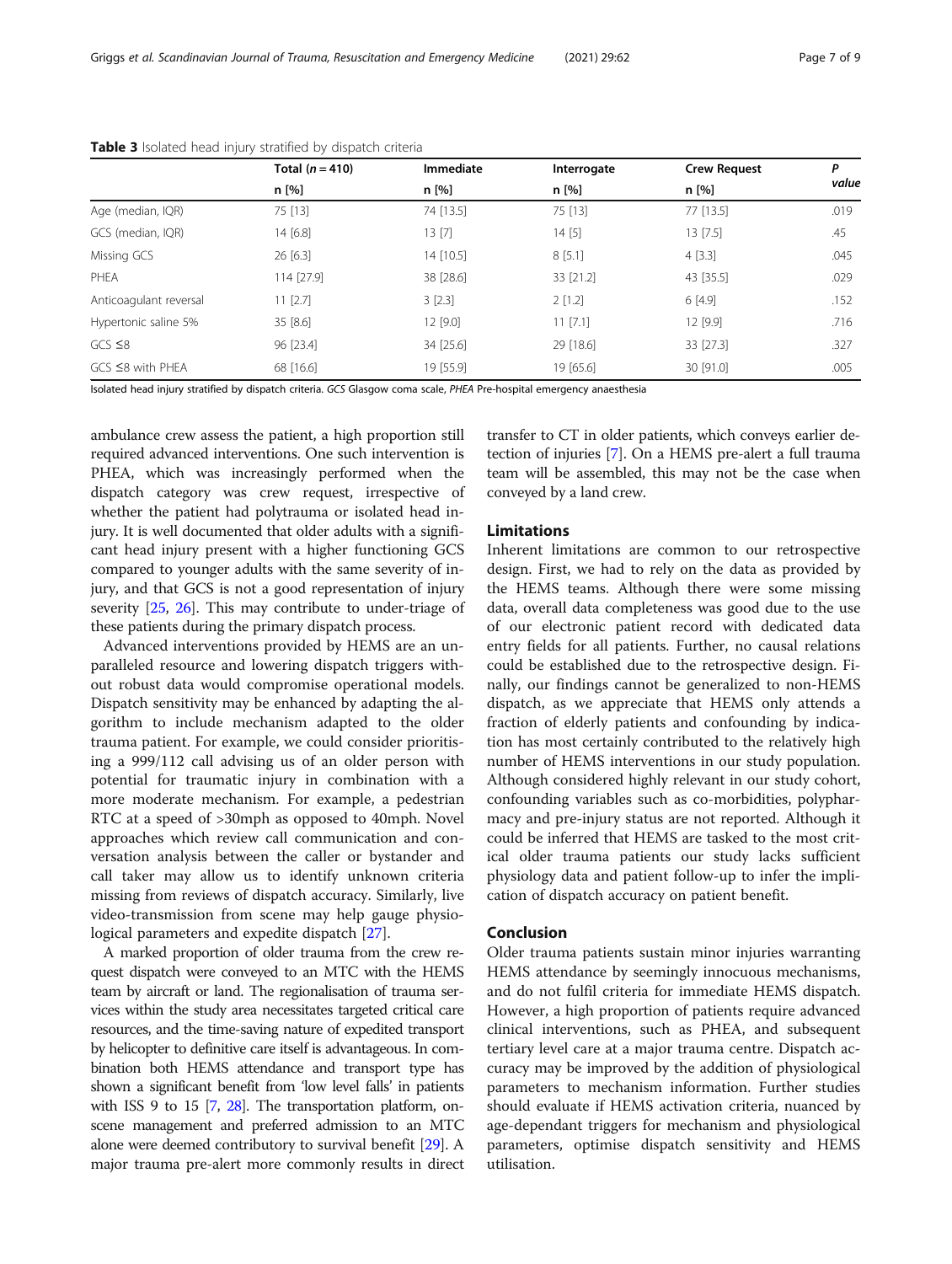#### <span id="page-7-0"></span>Abbreviations

HEMS: Helicopter Emergency Medical Services; IQR: Interquartile Range; RTC: Road Traffic Collision; PHEA: Pre-hospital Emergency Anaesthesia; MTC: Major Trauma Centre; TARN: Trauma Audit and Research Network; CCP: Critical Care Paramedic; EOC: Emergency Operations Centre; MOI: Mechanism of Injury; PCC: Prothrombin Complex Concentrate; USS: Ultrasound sonography; ICD: Intercostal chest drain; IV: Intravenous; PRBC: Packed Red Blood Cells; FDP: Freeze-dried plasma; NIHR: National Institute for Healthcare Research; CI: Confidence Interval; STROBE: Strengthening the Reporting of Observational Studies in Epidemiology Guidelines; GCS: Glasgow Coma Score; CT: Computed Tomography

#### Supplementary Information

The online version contains supplementary material available at [https://doi.](https://doi.org/10.1186/s13049-021-00877-3) [org/10.1186/s13049-021-00877-3.](https://doi.org/10.1186/s13049-021-00877-3)

Additional file 1. HEMS tasking criteria AAKSS version 2.

#### Acknowledgements

We acknowledge the South East Coast Ambulance Service Trust, and associated NHS Hospital Trusts for their ongoing support.

#### Authors' contributions

All authors were involved in the study design. JB and ETA performed statistical analysis. Data analysis and interpretation was performed by JG, JB, RDC and ETA. All authors read and approved the final manuscript.

#### Funding

No funding was received for this study.

#### Availability of data and materials

The datasets used and/or analysed during the current study are available from the corresponding author on reasonable request.

#### Declarations

#### Ethics approval and consent to participate

Internal service approval was sought from the Research, Audit and Development Department at KSSAAT. All patient data were collected routinely as standard; therefore, ethics committee approval was not required. Patient identifiable data has been anonymised and stored on electronic devices with technical encryption (Data Protection Act, 1998).

#### Consent for publication

Not applicable.

#### Competing interests

JG, ETA, RDC, MN and RL are all employees of Air Ambulance Kent, Surrey and Sussex. JB, JW and MN are employees of South East Coast Ambulance Service NHS Foundation Trust. There were no financial or non-financial conflicts of interest.

#### Author details

<sup>1</sup> Air Ambulance Kent Surrey Sussex, Hanger 10 Redhill Aerodrome, Redhill, Surrey RH1 5YP, UK. <sup>2</sup>University of Surrey, Guilford GU2 7XH, UK. <sup>3</sup>South East Coast Ambulance Service NHS Foundation Trust, Nexus House, 4 Gatwick Road, Crawley RH10 9BG, UK. <sup>4</sup>Department of Emergency Medicine, University Medical Center Groningen, Groningen, The Netherlands. <sup>5</sup>Royal Sussex County Hospital, Eastern Road, Brighton BN2 5BE, UK. <sup>6</sup>University of Hertfordshire, College Lane, Hatfield, Hertfordshire AL10 9AB, UK.

#### Received: 13 August 2020 Accepted: 21 April 2021 Published online: 07 May 2021

#### References

Sammy I, Lecky F, Sutton A, Leaviss J, O'Cathain A. Factors affecting mortality in older trauma patients-a systematic review and meta-analysis. Injury. 2016;47(6):1170–83.

- 2. Trauma Audit and Research Network Major Trauma in Older People 2017 Report. 2018 [cited 2018 Feb 15]. Available from: [https://www.tarn.ac.uk/](https://www.tarn.ac.uk/Content.aspx?c=3793) [Content.aspx?c=3793](https://www.tarn.ac.uk/Content.aspx?c=3793).
- 3. Kehoe A, Smith JE, Edwards A, Yates D, Lecky F. The changing face of major trauma in the UK. Emerg Med J. 2015;32(12):911–5.
- 4. Hendrickson SA, Osei-Kuffour D, Aylwin C, Fertleman M, Hettiaratchy S. 'Silver' trauma: predicting mortality in elderly major trauma based on place of injury. Scand J Trauma Resusc Emerg Med. 2015;23(2):A4.
- 5. Schellhaaß A, Popp E. Air rescue: current significance and practical issues. Anaesthesist. 2014;63:971–82.
- 6. Giannakopoulos G, Bloemers F, Lubbers W. Criteria for cancelling helicopter emergency medical services (HEMS) dispatches. Emerg Med J. 2012;29:582– 6.
- 7. Andruszkow H, Schweigkofler U, Lefering R, Frey M, Horst K, Pfeifer R, et al. Impact of helicopter emergency medical Service in Traumatized Patients: which patient benefits Most? PLoS One. 2016;11(1):e0146897. [https://doi.](https://doi.org/10.1371/journal.pone.0146897) [org/10.1371/journal.pone.0146897.](https://doi.org/10.1371/journal.pone.0146897)
- 8. Hirshon J, Galvagno SM, Comer A, Maryland's helicopter emergency medical services experience from 2001 to 2011: system improvements and patients' outcomes. Ann Emerg Med. 2016;67:332–40.
- 9. McQueen C, Smyth M, Fisher J, Perkins G. Does the use of dedicated dispatch criteria by emergency medical services optimise appropriate allocation of advanced care resources in cases of high severity trauma? A systematic review. Injury. 2015;46:1197–206.
- 10. Grossmann FF, Zumbrunn T, Frauchiger A, Delport K, Bingisser R, Nickel CH. At risk of undertriage? Testing the performance and accuracy of the emergency severity index in older emergency department patients. Ann Emerg Med. 2012;60(3):317–325.e3.
- 11. Munro S, Joy M, de Coverley R, Salmon M, Williams J, Lyon R. A novel method of non-clinical dispatch is associated with a higher rate of critical Helicopter Emergency Medical Service intervention. Scand J Trauma Resusc Emerg Med. 2018;26(1):84.
- 12. von Elm E, Altman DG, Egger M, Pocock SJ, Gøtzsche PC, Vandenbroucke JP. The Strengthening the Reporting of Observational Studies in Epidemiology (STROBE) statement: guidelines for reporting observational studies. Lancet. 2007;370(9596):1453–7.
- 13. Acharya K, Schindler A, Heller T. Aging: Demographics, trajectories and health system issues. Health Care People Intellect Dev Disabil Lifesp. 2016;1: 423 [cited 2018 Feb 15]; Available from: [https://uic.pure.elsevier.com/en/](https://uic.pure.elsevier.com/en/publications/aging-demographics-trajectories-and-health-system-issues) [publications/aging-demographics-trajectories-and-health-system-issues.](https://uic.pure.elsevier.com/en/publications/aging-demographics-trajectories-and-health-system-issues)
- 14. Lecky F, Woodford M, Edwards A. Trauma scoring systems and databases. Br J Anaesth. 2014;113:286–94.
- 15. Hawley C, Sakr M, Scapinello S, Salvo J, Wrenn P. Traumatic brain injuries in older adults—6 years of data for one UK trauma centre: retrospective analysis of prospectively collected data. Emerg Med J. 2017;34(8):509–16.
- 16. Beck B, Cameron P, Lowthian J, Fitzgerald M, Judson R, Gabbe BJ. Major trauma in older persons. BJS Open. 2018;2(5):310.
- 17. Gardner RC, Dams-O'Connor K, Morrissey MR, Manley GT. Geriatric traumatic brain injury: epidemiology, outcomes, knowledge gaps, and future directions. J Neurotrauma. 2018;35(7):889–906.
- 18. Potter D, Kehoe A, Smith JE. The sensitivity of pre-hospital and in-hospital tools for the identification of major trauma patients presenting to a major trauma Centre. J R Nav Med Serv. 2013;99(1):16–9.
- 19. McIntyre A, Mehta S, Aubut J, Dijkers M, Teasell RW. Mortality among older adults after a traumatic brain injury: a meta-analysis. Brain Inj. 2013;27(1):31–40.
- 20. Dams-O'Connor K, Gibbons LE, Bowen JD, McCurry SM, Larson EB, Crane PK. Risk for late-life re-injury, dementia and death among individuals with traumatic brain injury: a population-based study. J Neurol Neurosurg Psychiatry. 2013;84(2):177–82.
- 21. Chang DC, Bass RR, Cornwell EE, MacKenzie EJ. Undertriage of elderly trauma patients to state-designated trauma centers. Arch Surg. 2008;143(8): 776–81.
- 22. Hsia RY, Wang E, Saynina O, Wise P, Auerbach A. Factors associated with trauma center use for elderly patients with trauma: a statewide analysis, 1999-2008. Arch Surg. 2011;146(5):585–92.
- 23. Newgard CD, Nelson MJ, Kampp M, Saha S, Zive D, Schmidt T, et al. Out-ofhospital decision-making and factors influencing the regional distribution of injured patients in a trauma system. J Trauma. 2011;70(6):1345.
- 24. Nakamura Y, Daya M, Bulger EM, Schreiber M, Mackersie R, Hsia RY, et al. Evaluating age in the field triage of injured persons. Ann Emerg Med. 2012; 60(3):335–45.